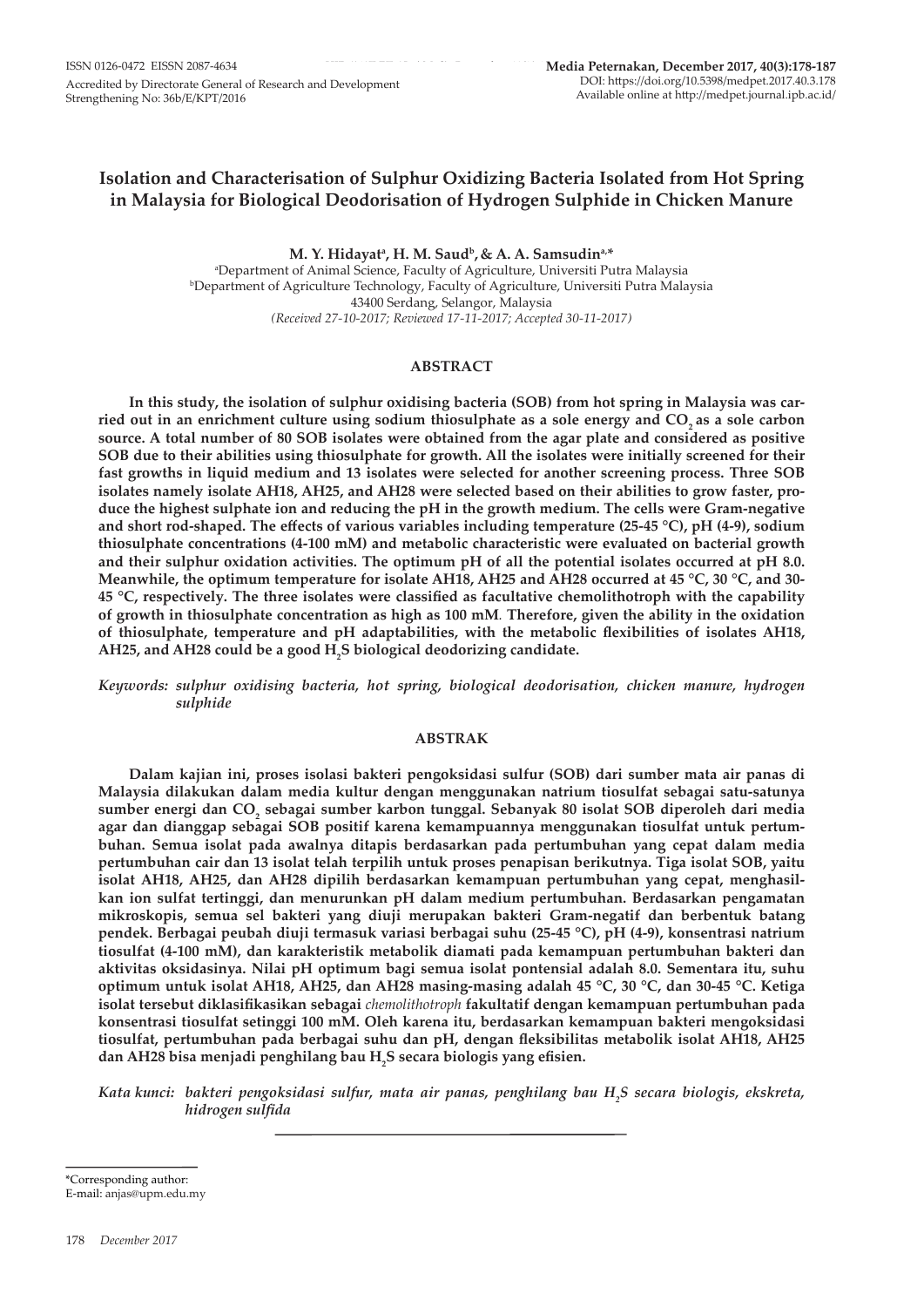## **INTRODUCTION**

Poultry farm emits a large number of odorous gases such as ammonia, carbon monoxide, carbon dioxide, methane, hydrogen sulphide, dimethylamine, mercaptans, and phenolic compounds (Gutarowska *et al.,* 2014) which derived from the manure. However, among all of the manure gases, hydrogen sulphide  $(H_2S)$  is known as the most toxic and dangerous gas. It can be identified by its characteristic smell of rotten eggs which causing community problems by creating an unpleasant condition of working and living environment. In addition, H2 S is generated in lower abundance but significantly contributes to the total odorous nuisance due to their very low odour threshold limits (Kim *et al.,* 2007). This situation has created never-ending conflicts between the poultry farm and the surrounding residential area. Therefore, removal or reduction of  $H_2S$ , especially in the chicken manure, is necessary.

The removal of  $H_2S$  can be done through physicochemical methods including by the effective use of oxidising biocides such as chlorine (Cl<sub>2</sub>), hydrogen peroxide  $(H_2O_2)$ , and sodium hypochlorite (NaClO) (Oprime *et al.,* 2001). However, the processes based on such agents are expensive due to the high cost involved in the facility installation, as well as the operational cost and the use of toxic chemical may have a greater tendency to generate secondary pollution (Dehghanzadeh *et al.,* 2011). On the other hand, the biological method by using microorganisms has drawn much attention due to its cost-effectiveness with higher removal efficiency and environmentally friendly (De Gusseme *et al.,* 2009; Lin *et al.,* 2013). Biological treatment works on the principle which microorganisms such as bacteria act as a catalyst for the conversion of volatile pollutants into a less harmful form.

Sulphur oxidising bacteria (SOB) play a key role in the removal process of  $H_2S$  and other reduced inorganic sulphur compounds (thiosulphate, sulphite, and elemental sulphur) due to the fact that these compounds can serve as an energy source and/or a carbon sources for bacterial metabolism and thus, the harmful gasses can be eliminated. SOB is physiologically diverse, which can be characterised by a wide variety genera, broad habitat diversity, and can be classified by their metabolic characteristics including heterotrophic, mixotrophic, chemolithotrophic (colourless bacteria), and photoautotrophic (green and purple bacteria) (Ehrlich & Newman, 2009). There is a variety of SOB that have been employed to remove H<sub>2</sub>S biologically and the most widely study SOB reported belongs to *Thiobacillus* spp. including *Thiobacillus thioparus* (Chung *et al*., 2007) which classified as a chemolithotrophic SOB. On the other hand, chemoorganotrophic SOB such as *Pseudomonas* spp. and *Xanthomonas* spp. have also been reported to be capable of oxidising H2 S (Xu *et al.,* 2016; Ho *et al*., 2008; & Chung *et al.,* 1996).

Sulphur oxidising bacteria can be found in a variety of environments including soil, water, and geothermal area. They can be found in the environment where the sulphur compounds are in higher concentrations which can provide good habitats for SOB (Druschel *et al.,*

2003). Hot spring is believed to have a high amount of saturated sulphur and various reduced sulphur compounds in the water due to the mud or the sediment are composed of sulphur compounds, which can potentially act as electron donors for SOB growth (Watsuntorn *et al.,* 2017). Additionally, microorganisms that live in hot spring water have minimal requirements for nutrients and their metabolic activities only depend on the biogeochemical cycle such as sulphur and other mineral contents (Skirnisdottir *et al.,* 2000). It is therefore of importance to isolate and select a potential SOB that can oxidize reduced inorganic sulphur compounds including H<sub>2</sub>S, sulphide, sulphur, thiosulphate, and grow well at variable temperatures and pH. To our knowledge, the study on isolation of SOB inhabit hot spring water in order to reduce the  $H_2S$  in poultry manure is not available publicly. Thus, the objective of this study is to isolate and characterize the potential SOB from hot spring water in Malaysia and to evaluate its potential application in biological deodorisation of  $H_2S$  in poultry manure.

#### **MATERIALS AND METHODS**

#### **Sample Collection**

The hot spring water was collected from three different hot springs located in Malaysia which is Poring hot spring Sabah (6°02'44.9"N 116°42'13.5"E), Selayang hot spring (3°15'32.2"N 101°38'47.6"E), and Sungai Serai hot spring Selangor (3°05'28.0"N 101°47'42.0"E). The samples sources were collected in 1 L sterile Schott bottle at a depth of 0.5 m from the water surface and transported to the research laboratory. The temperature and pH of the hot spring water were measured *in situ*. The samples were stored at 4 °C until further analysis.

#### **Medium and Culture Conditions**

The thiosulphate mineral medium (TSM) composition is as followed (g/L): 1.5 g  $K_2$ HPO<sub>4</sub>, 1.5 g KH<sub>2</sub>PO<sub>4</sub>, 0.4  $g \ NH_4Cl$ , 0.8  $g \ MgCl_2.6H_2O$ , 0.1  $g \ CaCl_2.2H_2O$ , and 10 g Na₂S₂O₃·5H₂O. The pH of the medium was adjusted with 1 M NaOH or HCl to 7.5 and solid media was prepared by addition of 15 g/L (1.5%) agar to the medium. The medium was sterilized in an autoclave at 121 °C for 20 min prior to its use.

#### **Quantification of Sulphate Ion**

The concentration of sulphate ion which was produced during the growth of SOB was determined by the method of Cha *et al.* (1999). Barium chloride (BaCl<sub>2</sub>) solution (10% w/v) was added to culture supernatant in 1:1 and mixed up vigorously until a white turbid solution of barium sulphate  $(BaSO_4)$  was produced. Afterwards, the  $BaSO<sub>4</sub>$  solution was measured at  $480$ nm by a spectrophotometer. The values obtained were compared with the sulphate standard curve (Kolmert *et al.,* 2000). The standard sulphate solution was made by dissolving potassium sulphate  $(K_2SO_4)$  in deionized water to a known concentration from 0 to 3 mM and then was added with a BaCl, solution which formed a white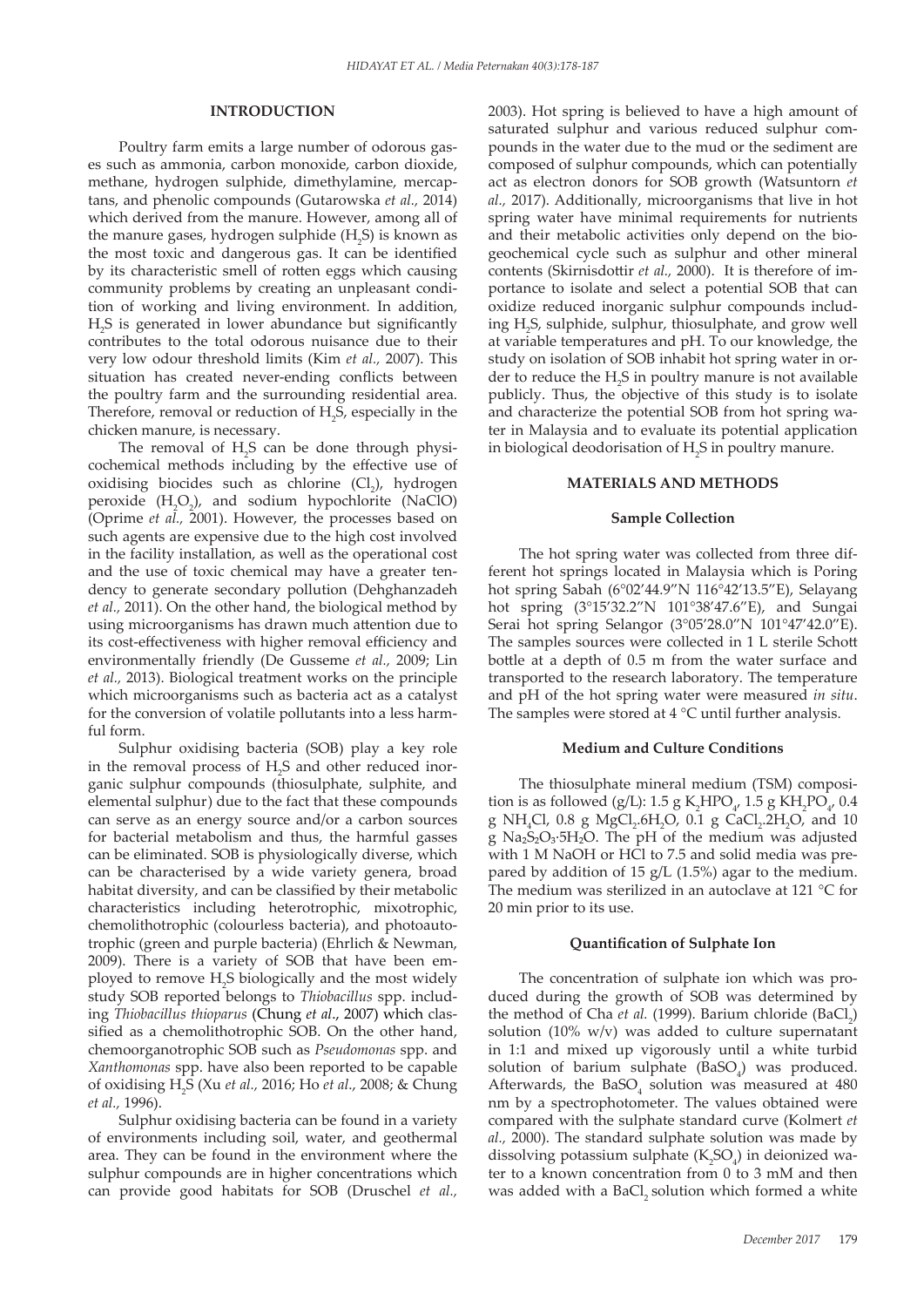turbidity as the chemical reaction. The sulphate ion concentration is directly proportional to the turbidity of the solution.

## **Enrichment and Isolation of Sulphur Oxidising Bacteria**

The enrichment was performed by placing 1 mL of liquid sample in a 250 mL Erlenmeyer flask containing 50 mL of sterilized TSM media with an initial 40 mM concentration of thiosulphate and incubated at room temperature (28  $\pm$  2°C) with 160 rpm of agitation speed for 14 d until the medium turned turbid. After the incubation period, about 0.1 mL of the cultures were diluted in series ( $10^{-2}$  to  $10^{-4}$ ) and then spread evenly onto TSM agar medium plate. The inoculated agar plate was incubated at room temperature (28  $\pm$  2°C) for 72h until the bacterial colonies were observed. The well-defined colonies were picked and re-streaked in fresh TSM agar to obtain pure cultures. A total number of 80 colonies were selected based on different colonial morphologies. The pure isolates obtained were labelled according to their sampling area and ecologies. The pure isolates were then sub-cultured by transfering of a single colony to fresh TSM growth medium broth and incubated at room temperature ( $28 \pm 2$ °C) with 160 rpm of agitation speed for 14 d. Among these cultures, 13 isolates were selected based on their abilities to grow faster in the growth medium.

## **Screening of Potential Sulphur Oxidising Bacteria**

The screening process was carried out using TSM broth with the addition of 0.01 g of bromocresol purple as the colour indicator of the pH changes. About 10% (v/v) of bacterial inoculum was inoculated and incubated at room temperature ( $28 \pm 2$ °C) aerobically with 160 rpm agitation speed for 14 d. The procedure was carried out in triplicates and the potential SOB isolates were screened on the basis of their efficiencies in thiosulphate oxidation by producing the highest sulphate ion concentration and lowering pH in the growth medium (Ullah *et al.,* 2013).

#### **Phenotypic Characterisation**

Cell morphology of the isolate AH18 was observed under a light microscope (NOVEX B-range) at 1000x magnification with oil immersion. Gram staining was performed by the Hucker method. The presence of catalase activity was determined by the formation of bubbles with 3% (v/v) hydrogen peroxide solution and oxidase activity was determined with an oxidase test strip (Oxoid™). The biochemical characteristics of the isolates on organic carbon substrate utilization were determined by using an API20E kit (BioMérieuxs, Marcy I'Etoile, France) and carried out according to the manufacturer's instructions.

## **Effects of Physicochemical Properties on Microbial Growth and Sulphate Production of the Potential SOB Isolate**

TSM medium containing thiosulphate (40 mM) as the electron donor under oxic conditions was used to determine the bacterial growth and sulphate ion production of the following changes to growth conditions:

- 1. pH of 4.0, 5.0, 6.0, 7.0, 8.0, and 9.0. The cultures were incubated at room temperature (28±2°C) with 160 rpm agitation speed for 7 d.
- 2. Temperatures of 25, 30, 35, and 45°C. The cultures medium were set at pH 8.0 and incubated with 160 rpm agitation speed for 7 d.
- 3. Various thiosulphate concentrations were tested. 5 mM and 10 mM was set as minimum concentration (Olguin-Lora *et al.,* 2011), 40 mM as initial concentration and 100 mM as a maximum concentration (Makzum *et al.,* 2016). The cultures media were set at pH 8.0 (optimum pH) and incubated at a temperature of 30 °C (optimum temperature) with 160 rpm agitation speed for 7 d.

For bacterial growth, 1 mL samples were withdrawn every 24 h and optical density was measured by spectrophotometer at 660 nm. The specific growth rate during logarithmic growth was determined for each temperature, pH, and various thiosulphate concentration. For final sulphate ion concentration, about 2 mL samples were withdrawn after 7 d of incubation and the concentration of sulphate ion was determined by using BaCl<sub>2</sub> as described by Cha *et al.* (1999) using spectrophotometer at 480 nm. The procedure was carried out in triplicates.

## **Metabolic Characterisation of the Potential SOB Isolate**

The ability of the potential SOB isolates to grow chemolithotrophically on different reduced inorganic sulphur compounds was tested in the TSM medium supplemented with one of the following compounds; sodium sulphide (5 mM), tetrathionate (10 mM), thiocyanate (5 mM), and elemental sulphur (0.1% w/v). Chemoorganotroph growth was determined by using the TSM medium in which the sodium thiosulphate was replaced with the following organic compounds added at a concentration of  $0.1\%$  (w/v) for organic nitrogen and 0.2% (w/v) for carbohydrates (Vlasceanu *et al.,* 1997) and incubated at 30 °C aerobically for 3 d. The following organic compounds tested were yeast extract, peptone, glucose, and sucrose. Meanwhile, for the mixotrophic growth test was determined in the TSM medium which was amended with 0.05% (w/v) of yeast extract (Chen *et. al.,* 2004) and incubated at 30°C (optimum temperature) aerobically for 7 d.

For the mixotrophic growth, about 1 mL of broth was periodically sampled every 24 h to measure the optical density of cell growth with a spectrophotometer at 660 nm. The specific growth rate of the isolate was determined and sulphate ion production was measured by using BaCl<sub>2</sub> as described by Cha *et al.* (1999). Moreover, inoculated TSM medium without yeast extract was used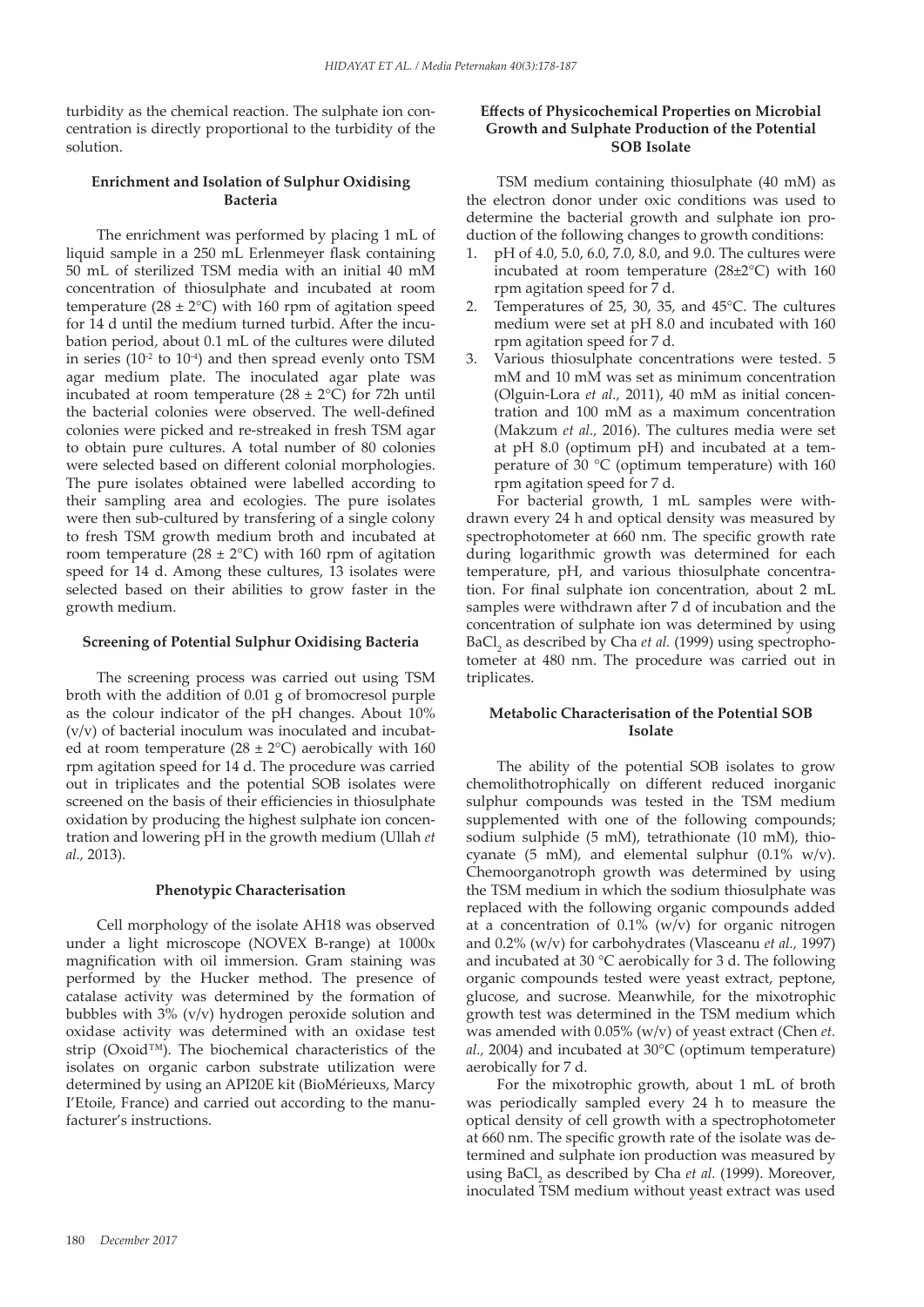as a control for the cell growth and sulphate ion production comparison. For chemolithotrophic growth, the sulphate ion production was measured and turbidity was observed and compared with control (without SOB). Meanwhile, for the chemoorganotrophic growth, the turbidity of broth was compared to the control (without SOB). The procedures were carried out in triplicates for all the isolates in growth condition tested.

#### **Statistical Analysis**

All data were analysed using one-way ANOVA of Statistical Analysis System Package (SAS) Version 9.4 software. Duncan's Multiple Range Test was performed to determine differences in the mean of treatments. P value was set at 0.05.

#### **RESULTS**

#### **Isolation and Screening of the Potential SOB Isolate**

The approach of the current study was to isolate and screen a potential SOB from hot spring water in Malaysia. The samples were collected from three different hot springs in Malaysia, the pH and temperature were measured *in situ* (45-55°C, pH 7.5-7.8). After the enrichment and purification processes, a total number of 80 isolates were obtained and the colonies were choosing based on the size, colour, and shape. At this point, the colonies obtained from the isolation were considered as a positive SOB due to their abilities using thiosulphate for growth. The 80 isolates were subjected to undergo a screening process in order to choose the potential SOB and thirteen isolates were found to have the capability to grow faster based on the development of turbidity observed. The thirteen isolates were undergone another screening process and based on the results obtained (Figure 1), three isolates were found to show a significant sulphate ion concentration (P<0.05) and reducing the pH of the medium (based on colour changes). Moreover, the three potential SOB has recorded a final pH in the range of 5.8–6.0 from the initial pH 7.5 in the broth using a pH meter. The three selected potential SOB was coded as isolate AH18, AH25, and AH28.

## **Phenotypic and Biochemical Characteristics of the Potential SOB Isolate**

A single colony was observed appeared in less than 72 h incubation at room temperature  $(28 \pm 2^{\circ}C)$  on TSM agar. Isolate AH25 and AH28 had formed a regular white colony, smooth and creamy morphology whereas for isolate AH18 had formed white, a wrinkled colony with a star shape. Light microscopy examination of all isolates showed that cells were Gram-negative with short rods shape and the cell exhibited positive results for catalase and oxidase. By using API 20E, isolate AH25 and AH28 exhibited a similar biochemical characteristics behaviour, in which Arginine DiHydrolyse, Lysine DeCarboxylase, Ornithine DeCarboxylase, Urease, Citrate utilisation and Voges Proskauer were found to be positive whereas ONPG, Tryptophane DeAminase, Gelatinase, H<sub>2</sub>S production, indole production and all the fermentation of carbohydrates were found to be negative. On the other hand, isolate AH18 exhibited different biochemical behaviours whereas the entire test was found to be negative except for Tryptophane Deaminase and fermentation of D-glucose and D-melibiose which showed positive results. Their phenotypic and biochemical characteristics are summarized in Table 1.

# **Effects of pH on Microbial Growth and Sulphur Oxidation Activity**

To determine the effect of pH on SOB growth rate and sulphur oxidation activity, TSM medium was pre-



Figure 1. Screening results of sulphur-oxidising bacteria for sulphate ion production in TSM medium. Each point represents the mean of triplicate ±SE 597 Figure 1: Screening results of sulphur-oxidising bacteria for sulphate ion production in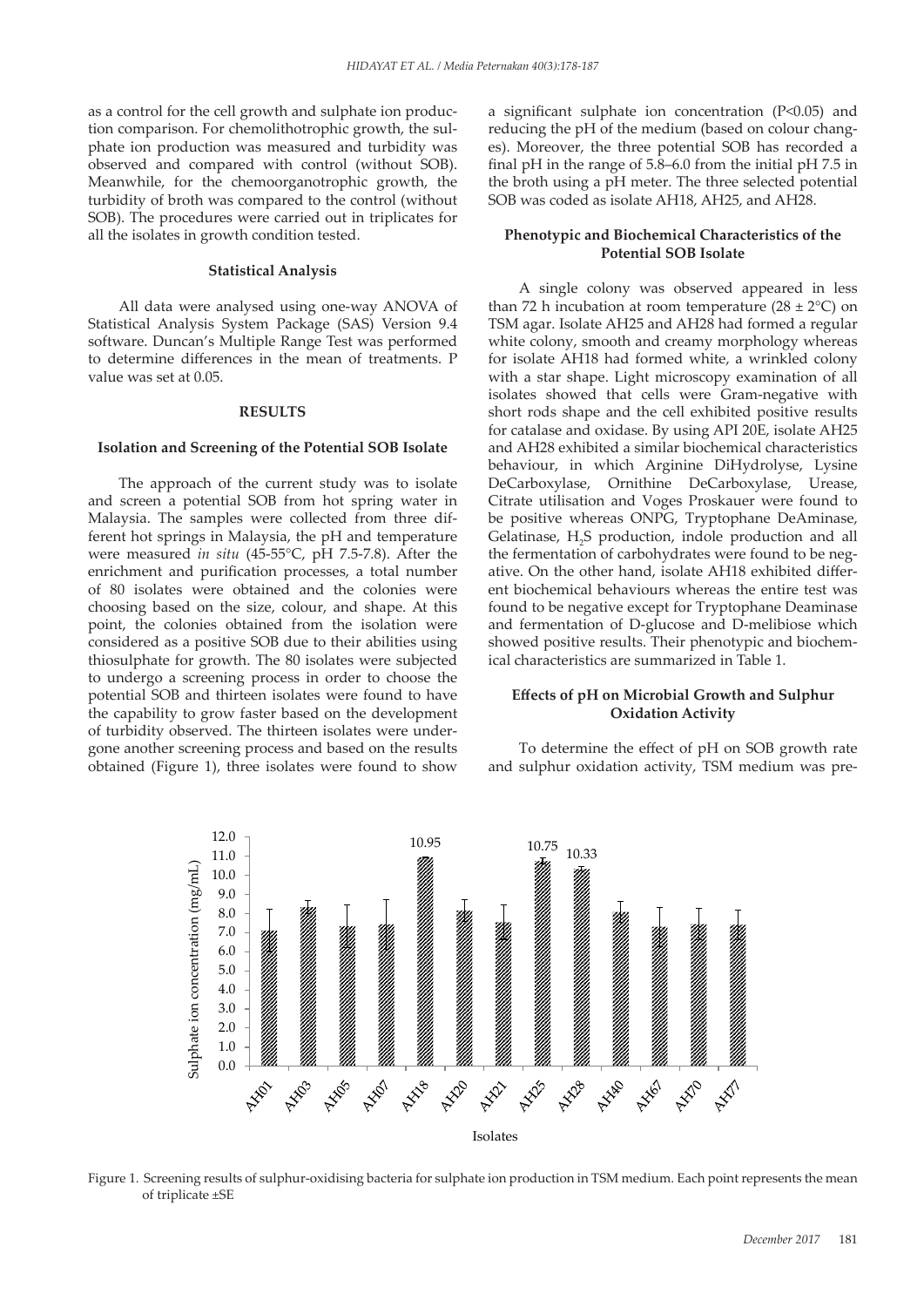pared with six different pH (4.0, 5.0, 6.0, 7.0, 8.0, and 9.0). As shown in Figure 2, the three potential SOB isolates were preferred to grow in the range of pH 6.0 to 9.0 accompanied by the production of sulphate ion in the growth medium. Based on the results, it was observed

Table 1. Phenotypic and biochemical characteristics of the potential SOB isolates

| <b>TRAITS</b>                 | AH18      | AH <sub>25</sub> | AH <sub>28</sub> |
|-------------------------------|-----------|------------------|------------------|
| Phenotypic characteristic     | Gram-     | Gram-            | Gram-            |
|                               | negative  | negative         | negative         |
| Cell type                     |           |                  |                  |
| Motility                      | Motile    | Motile           | Motile           |
| Shape                         | Rod       | Rod              | Rod              |
| Oxidase                       | $\ddot{}$ | $\ddot{}$        | $\ddot{}$        |
| Catalase                      | $^{+}$    | $^{+}$           | $^{+}$           |
| API20E kit                    |           |                  |                  |
| Enzymatic reactions           |           |                  |                  |
| <b>ONPG</b>                   |           |                  |                  |
| Arginine Dehydrolase          |           | $^{+}$           | $^{+}$           |
| Lysine Decarboxylase          |           | $\overline{+}$   | $^{+}$           |
| Ornithine Decarboxylase       |           | $\ddot{}$        | $^{+}$           |
| Urease                        |           |                  | $\ddot{}$        |
| Tryptophane Deaminase         | $^{+}$    |                  |                  |
| Gelatinase                    |           |                  |                  |
| Citrate Utilisation           |           | $\ddot{}$        | $^{+}$           |
| H2S Production                |           |                  |                  |
| <b>Indole Production</b>      |           |                  |                  |
| Voges Proskauer               |           | $^{+}$           | $^{+}$           |
| Fermentation of carbohydrates |           |                  |                  |
| Glucose                       | $\ddot{}$ |                  |                  |
| Mannitol                      |           |                  |                  |
| Inositol                      |           |                  |                  |
| Sorbitol                      |           |                  |                  |
| Rhamnose                      |           |                  |                  |
| Saccharose                    |           |                  |                  |
| Melibiose                     | $\,^+$    |                  |                  |
| Amygdalin                     |           |                  |                  |
| Arabinose                     |           |                  |                  |

Note: (+) Indicate a positive test result, (-) Indicate a Negative test result

that the optimal pH of growth and sulphur oxidation activity was 8.0. However, the three isolates showed no growth activity and sulphate ion production in the pH medium of 4.0 and 5.0 (P>0.05).

## **Effects of Temperature on Microbial Growth and Sulphur Oxidation Activity**

The effects of temperature on the growth rate and sulphur oxidation activity of isolate AH18 are shown in Figure 3. The results showed that the three potential SOB isolates were able to grow over a broad range temperature investigated. Interestingly the microbial growth and sulphur oxidation activity of isolate AH18 and AH28 were observed increase with temperature increment and the optimal temperature was at  $45^{\circ}$ C (P<0.05) and  $30^{\circ}$ C to  $45^{\circ}$ C (P>0.05) respectively. Meanwhile, isolate AH25 shows a different bacteria growth and sulphur oxidation behaviour towards the temperature tested. The highest bacteria growth and sulphate ion production occurred at temperature 30°C (P<0.05) and was observed starts to decrease beyond that temperature.

## **Effects of Various Thiosulphate Concentrations on Microbial Growth and Sulphur Oxidation Activity MP-1727\_Revised by Author**

The concentration of thiosulphate tested in TSM was varied in a range of 5 mM to 100 mM. As shown in Figure 4, the microbial growth rate of isolate AH18 and AH25 was significantly increased with the increment of thiosulphate concentrations tested. Moreover, the Increased in cell growth was also observed accompanied by the increase in sulphate ion production in which sulphate ion concentration on medium containing 40 mM and 100 mM thiosulphate showed the highest  $(P<0.05)$ sulphate produced compared to medium 5 mM and 10 mM. Nevertheless, isolate AH28 show a similar pattern in terms of sulphate ion production in which sulphate 0.02 ion concentration was increased with the increment of thiosulphate concentration  $(P<0.05)$ . However, there is **The solution of the system is a significant difference in term of cell growth observed** egative test result for isolate AH28 for all the temperatures tested.  $\mu$  concentration  $(1 \times 0.05)$ . However, there of<br>noy<br>bh un<br>su<br>nl n



Figure 2. Bacterial growth rate (a) and sulphur oxidation activity (b) by isolate AH18 (-•-), AH25 (-■-), and AH28 (-▲-) at various pH. Each point represents the mean of triplicate ±SE.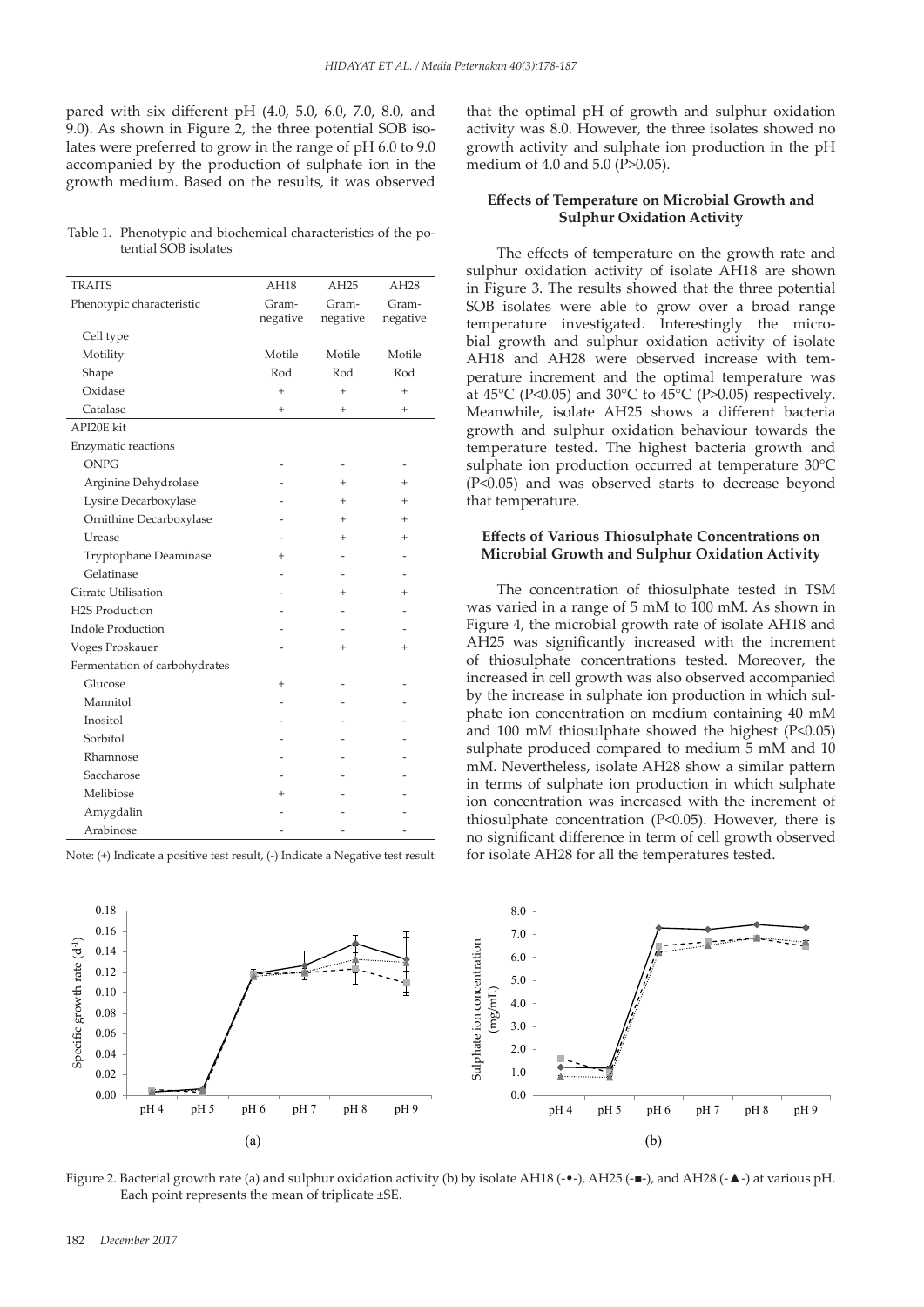## **Metabolic Characteristics of the Potential SOB Isolate**

The chemolithotrophic growth of the isolate AH18, grow on AH25 and AH28 occurred on growth medium supple-

mented with sulphide, tetrathionate, and elemental sulphur but not on thiocyanate. The ability of isolates to isolate AH18, grow on the supplemented substrates was based on the turbidity observed and sulphate ion concentration mean suipnide, tetrathionate, and eiem



Figure 3. Bacterial growth rate (a) and sulphur oxidation activity (b) by isolate AH18 (-•-), AH25 (-■-) , and AH28 (-▲-) at various temperatures. Each point represents the mean of triplicate ±SE.



Figure 4. Bacterial growth rate (a) and sulphur oxidation activity (b) by isolate AH18 (-•-), AH25 (-■-), and AH28 (-▲-) at various thiosulphate concentrations. Each point represents the mean of triplicate ±SE. 634 point represents the mean of triplicate ±SE. 636

**MP-1727\_Revised by Author**



Figure 5. The specific growth rate (a) and sulphate ion production (b) of isolate AH18, AH25, and AH28 on TSM medium amended with 0.05% (w/v) of yeast extract (■) and without yeast extract (□). Each point represents the mean of triplicate  $\pm$ SE. te ion production (b) of isolate AH18, AH25, and AH28 on TSM medium amended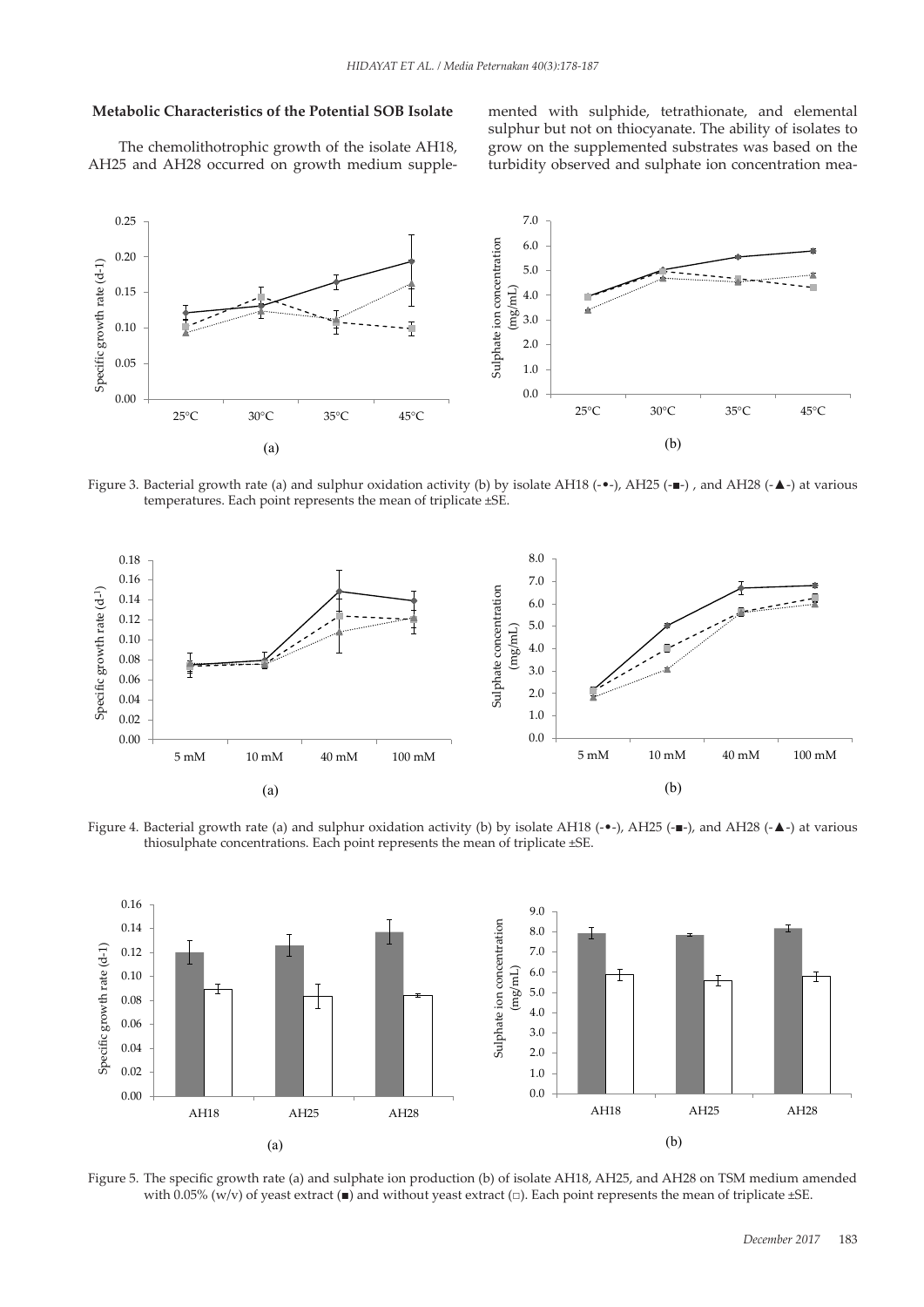surement. Meanwhile, chemoorganotroph growth of isolate AH18 on medium supplemented with peptone, yeast extract, glucose, and sucrose without any reduced inorganic sulphur compound showed a positive growth. On the other hand, isolate AH25 and AH28 showed negative growths in medium supplemented with peptone, glucose and sucrose except in yeast extract. Furthermore, the observation was similar to the result obtained in carbohydrate substrate tested with API 20E which showed negative results for all carbohydrate substrate tested on isolates AH25 and AH28. Interestingly, all the isolates were observed to grow rapidly when the TSM medium was amended with yeast extract for mixotrophic growth. As shown in Figure 5, the microbial growth rate and the production of sulphate ion were significantly higher (P<0.05) in medium amended with yeast extract compared to the medium without yeast extract for all the isolates.

#### **DISCUSSION**

The present study dealt with the isolation, screening, and characterisation of SOB from hot spring water in Malaysia. Three out of 13 isolates were selected as potential sulphur oxidizer bacteria for their ability to oxidize thiosulphate efficiently and produce the highest sulphate ion. In this study, thiosulphate was used in the enrichment and isolation medium as a selective substrate without the addition of any particular carbon sources order to stimulate the consumption of thiosulphate by the bacteria as a sole energy source. Additionally, thiosulphate has been used as the substrate for isolation of SOB because it is more readily soluble in water and non-toxic at a high concentration (Kuenen *et al*. 1992). The potential SOB isolates were also able to reduce pH in the growth medium which was a consequent of sulphuric acid production resulting from the biological oxidation of thiosulphate that was also reported by Hassan *et al.* (2010) and Yang *et al.* (2010) in their studies. However, in this study, the formation of sulphuric acid has reached a level in which is not favourable for SOB and brings the growth to a halt state. Similar to the works of Watsuntorn *et al.* (2017), which have observed no bacteria growth at a pH below 7.0 of SOB strain MAL 1HM19 isolated from hot spring in Thailand. Moreover, *Hydrogenobater* sp. which was also isolated from hot spring by Skirnisdottir *et al.* (2001b) could only reduce the thiosulphate medium to pH 5–5.5 from the initial pH of 7.3. Similar to the study of Vidyalakshmi & Sridar (2007) in isolation of *Thiobacillus* from various sources, 14 out of the 28 isolates were screened based on their efficacies to reduce the pH of growth medium from 8.0 to 5.0.

Most of the microorganisms prefer a specific pH range in which a change in pH can affect their growths and activities. Thus, it is important to investigate the optimal pH range of the microorganisms. In this study, the microbial growth and sulphur oxidation activity of all the potential SOB isolates were observed occurred under the neutral and slightly alkaline conditions with the optimum pH was 8.0. From the literature, the optimum pH for SOB was varied depending on the microbial habitat. The *Thioalkalivibrio jannaschii* isolated from hypersaline alkaline Mono Lake grow optimally at pH 10 (Sorokin *et al.,* 2002), while *Thiobacillus thiooxidans* isolated from highly acidic Crater Lake is able to grow down to pH 2.0–3.5 (Takano *et al.,* 1997). This result was strengthened by the fact that, hot spring water in Malaysia is known as the non-volcanic origin and most of the pH ranging between the values of 7.0 to 9.0 (Baioumy *et al.,* 2015). Thus, the pH preference of the isolate in this study is not surprising since the enrichment condition used is in a neutral condition (pH 7.5) as well as the environment pH from which it is isolated. However, the growth of all the potential isolates was inhibited under acidic condition. This could be due to the deterioration of the microbial growth activity and the metabolism activity under the inappropriate pH conditions and thus indicated the neutrophilic character of all the potential isolates. Moreover, the inhibition of growth under acidic condition was also supported by the small pH reduction during the screening process. The optimum pH obtained in this study is within the range reported for other SOB (Vikromvarasiri *et al.,* 2015; Park *et al.,* 2011). In addition, several representatives of *Thiobacillus* sp. have shown neutrophilic character such as *Thiobacillus novellus* and *Thiobacillus thioparus*  with optimal pH of 7.0 and 7.5, respectively (Pokorna & Zabranska, 2015). Therefore, from the practical point of view, the ability of potential SOB to grow on varies pH conditions (except on acidic condition) would help the isolates to cope with the variable pH in biological deodorisation process since the pH of chicken manure is under neutral to alkaline condition.

The temperature requirements of some SOB are different and mostly they were found as mesophilic or thermophilic bacteria. In this study, all the potential SOB were capable of growing in the range of temperature tested (25-45  $^{\circ}$ C) with the different optimum temperatures recorded. However, the activity of isolate AH25 was observed decreasing with the increment of temperatures tested and the cell growth was observed slower at a temperature of 45 °C compared to the other isolates. This is understandable that the SOB inhabits the hot spring has undergone a physiological adaptation during the storage time as well as during the enrichment process at room temperature and thus isolate AH25 was classified as a mesophilic SOB. This was in line with Watsuntorn *et al.* (2017) study, in which only recorded an optimal temperature at 35 °C in SOB of strain MAL 1HM19 which was isolated from hot spring with *in situ* temperature at 70 °C. In fact, the ability of the potential SOB isolates to grow up to 45 °C was due to the natural habitat of bacteria itself which is from the hot spring. Meanwhile, isolate AH18 and AH28 have recorded an optimal temperature up to 45 °C and can be classified as moderate thermophilic bacteria which would be an advantage for these isolates for other use. Skirnisdottir *et al.* (2001a) isolated *Thermus scotoductus*  from hot spring in Iceland which capable of growing and consuming thiosulphate at a high temperature of 65 °C. Hence, well adapted to variables temperature could be advantages for the isolate for *in situ* biological deodorisations in the tropical region.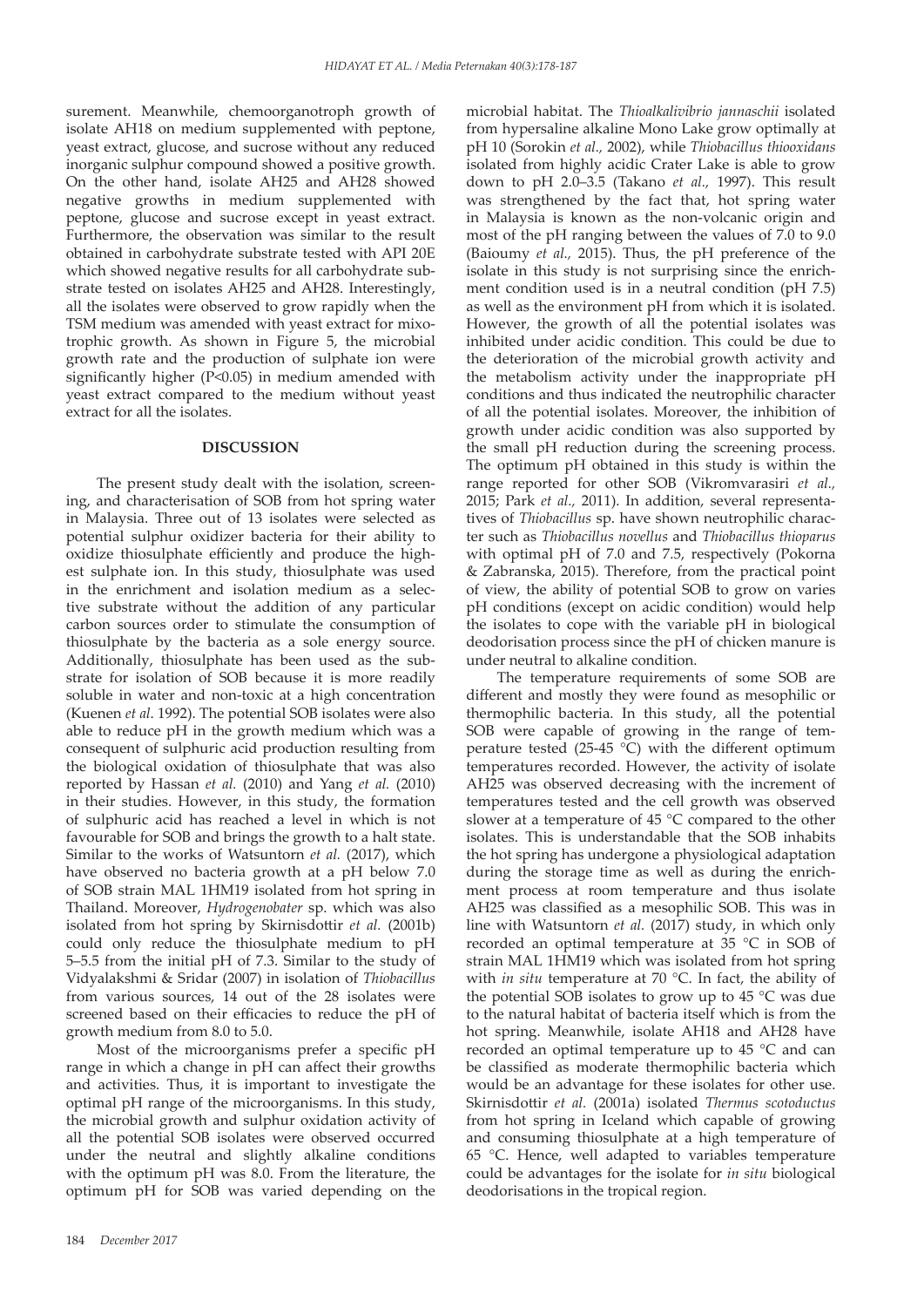Studies have shown that all the potential isolates were able to grow in thiosulphate concentration up to 100 mM in which, the microbial growth of the isolates was influenced by the amount of thiosulphate concentration added in the growth medium. This observation was in line with the study of Spring *et al.* (2001) which observed the increase in cell growth was accompanied by the increment of thiosulphate concentration in the medium of *Limnobacter thiooxidans*. This result can be explained by the availability of the substrate (thiosulphate) which was enough to supply energy to the bacteria for growth and produced significant sulphate ion concentration. In contrast with Skirnisdottir *et al.*, (2001b) works, which the increases in thiosulphate concentration has affected the conversion of thiosulphate to sulphate by *Hydrogenobacter* sp. and this could be explained due to the thiosulphate toxicity at high concentration which repressed the thiosulphate oxidation ability by the bacteria (Lee *et al.,* 2000).

All the potential isolates were classified as a facultative chemolithotroph because exhibited both chemolithotroph and chemoorganotroph (heterotroph) growth. It can be seen by the turbidity observed and the presence of sulphate ion in the culture medium which indicated that the isolates were able to oxidise the supplemented reduced inorganic sulphur compounds as an energy source for growth. However, no bacterial growth was observed in the medium supplemented with thiocyanate as an energy source as the bacteria grew extremely poorly under this condition. Similarly, Shi *et al.* 2011 and Chen *et al.* 2004 also have reported that SOB isolates unable to grow on medium supplemented with thiocyanate as an energy source. This could be due to the lack of enzyme that is used as a catalyst to break down the thiocyanate molecule. From the literature, thiocyanate is a chemically stable compound and only a few chemolithotrophic SOB are capable of using thiocyanate as an electron donor for growth. In Bezsudnova *et al.* (2007) study, a novel halophilic SOB *Thiohalophilus thiocyanoxidans* was capable of growing with thiocyanate as an electron donor for growth and have recorded a high cyanase activity. Similar to Sorokin *et al.,* (2014) which has proven the obligately chemolithoautotrophic *Halothiobacillus* strain was capable of using thiocyanate as an energy source for growth. Interestingly, all the isolates were observed prefer to chemoorganotroph grow in medium supplemented with yeast extract compared to other organic compounds. This can be validated by the results of biochemical characteristics (Table 1) in which the isolates AH25 and AH28 were unable to utilise all the carbohydrate substrates tested. Additionally, based on the biochemical test results, isolates AH25 and AH28 could be identical species because of exhibiting similar biochemical behaviour whilst isolate AH18 was slightly different. This observation was similar to Kantachote *et al.* (2008) works in which using API 20E kit to validate the utilisation of organic compounds. Moreover, yeast extract has become favourable organic compound by all the potential SOB due to various of amino acid and peptides contents in yeast extract and the water-soluble characteristic of vitamins and carbohydrates molecule which are enough to support the bacterial growth of the isolates. However, by adding organic compound (yeast extract) into the corresponding TSM liquid medium, the bacterial growth was significantly enhanced. In addition, the greatest sulphate ion formation also was observed in medium containing both thiosulphate and yeast extract compared with medium containing the only thiosulphate. Thus, it appears that the isolates preferred mixotrophic growth because the bacteria grow better with the presence of both reduced inorganic sulphur compound and an organic compound. Similar works have also reported that mixotrophy growth with yeast extract was found to be a great condition which promotes the growth of bacteria and the oxidation process of sulphur compounds resulting in higher sulphate ion production (Vardanyan & Vardanyan, 2014; Kantachote *et al.,* 2008; Chen *et al.,* 2004). Hence, the metabolic flexibility might ensure better survival and the growth of SOB in various environments (Graff & Stubner, 2003), especially in the absence of reduced inorganic sulphur compounds sources.

It is important to determine the adaptability and feasibility of the SOB in the various environmental conditions as described above to ensure their effectiveness in biological deodorisation performance. Therefore, it was ascertained from this present investigation that the potential SOB isolates have possessed a good application potential for the biological deodorisation of H2S in chicken manure due to their ability to perform the oxidisation of sulphur compound at various parameters tested.

#### **CONCLUSION**

It was concluded that three potential SOB isolates were successfully isolated from hot spring in Malaysia which have remarkable potentials for application in the biological deodorisation of  $H_2S$  in chicken manure. The results of the present study revealed that the potential isolates of AH18, AH25, and AH28 capable of oxidising of thiosulphate up to a concentration of 100 mM. The optimum pH was 8.0 and optimum temperatures of isolate AH18, AH25, AH28 were at 45 °C, 30–45 °C, and 30 °C, respectively, which makes them appropriate candidates for the biological deodorisation. Moreover, all the potential isolates were classified as facultative chemolithotroph and this metabolic versatility could be an advantage to survive in various environmental conditions. All the data gathered in this study could be useful information in developing a feasible biological deodorisation strategy.

#### **ACKNOWLEDGEMENT**

The authors extend their appreciation to Universiti Putra Malaysia (UPM) for financing this work through Putra Graduate Initiative (IPS).

#### **REFERENCES**

**Baioumy, H., M. Nawawi, K. Wagner, & M. H. Arifin.** 2015. Geochemistry and geothermometry of non-volcanic hot springs in West Malaysia. J. Volcanol. Geotherm. Res. 290: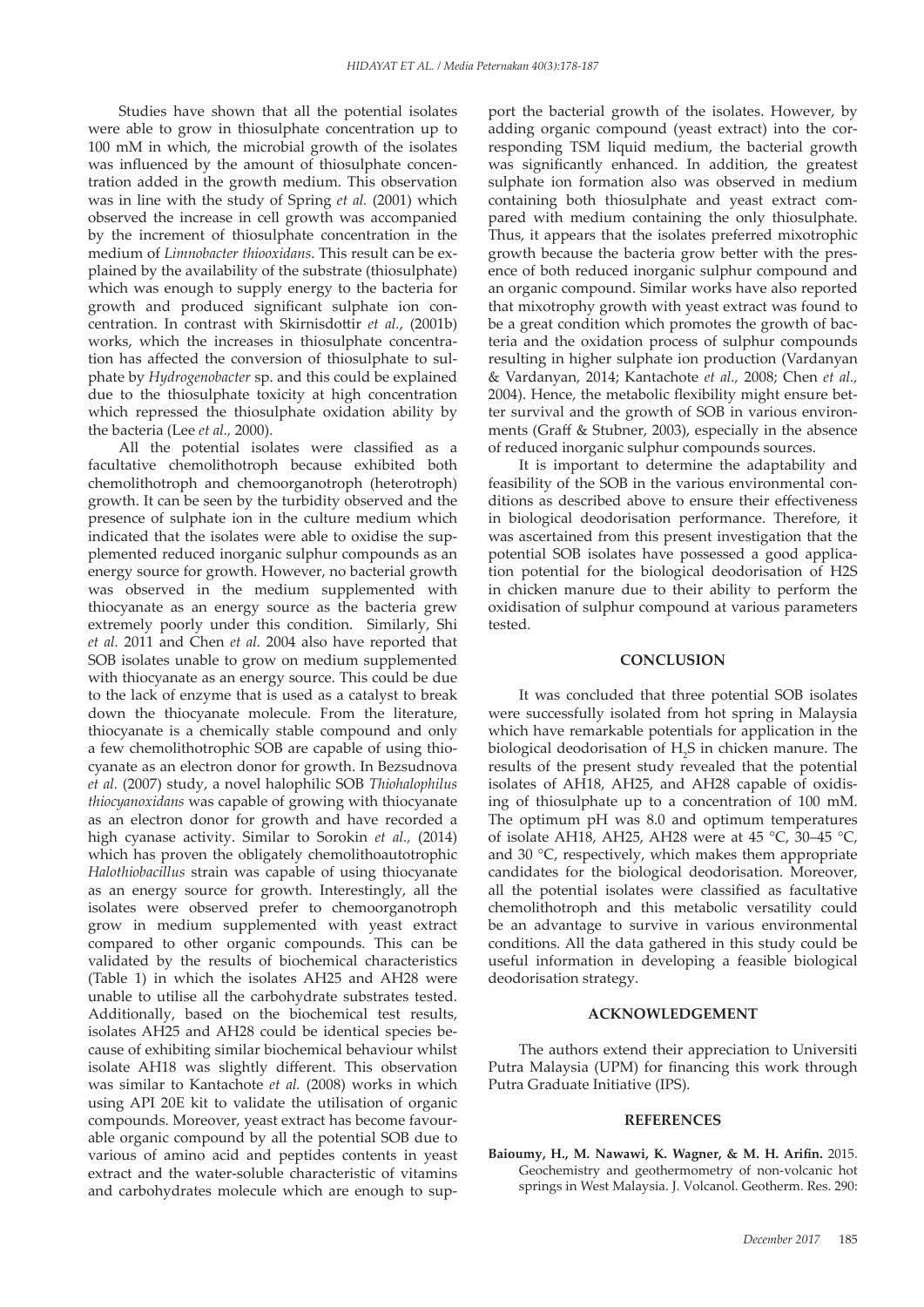12–22. https://doi.org/10.1016/j.jvolgeores.2014.11.014

- **Bezsudnova, E. Yu., D. Yu. Sorokin, T. V. Tikhonova, & V. O. Popov.** 2007. Thiocyanate hydrolase, the primary enzyme initiating thiocyanate degradation in the novel obligately chemolithoautotrophic halophilic sulphur oxidizing bacterium *Thiohalophilus thiocyanoxidans*. Biochim. Biophys. Acta. 1774: 1563-1570. https://doi.org/10.1016/j. bbapap.2007.09.003
- **Cha, J. M., W. S. Cha, & J. H. Lee.** 1999. Removal of organosulphur odour compounds by *Thiobacillus novellus* SRM, sulphur-oxidizing bacteria. Process. Biochem. 34: 659-665. https://doi.org/10.1016/S0032-9592(98)00139-3
- **Chen, X.G., A. L. Geng, R. Yan, W. D. Gould, Y. L. Ng, & D. T. Liang.** 2004. Isolation and characterisation of sulphuroxidising *Thiomonas* sp. and its potential application in biological deodorisation. Lett. Appl. Microbiol. 39: 495-503. https://doi.org/10.1111/j.1472-765X.2004.01615.x
- **Chung, Y. C., C. Huang, & C. P. Tseng.** 1996. Biodegradation of hydrogen sulphide by a laboratory-scale immobilised *Pseudomonas putida* CH11 biofilter. Biotechnol. Prog. 12: 773-778. https://doi.org/10.1021/bp960058a
- **Chung, Y. C., K. L. Ho, & C. P. Tseng.** 2007. Two-stage biofilter for effective NH3 removal from waste gases containing high concentrations of H2S. J. Air. Waste. Manag. Assoc. 57: 337-347. https://doi.org/10.1080/10473289.2007.104653 32
- **De Gusseme, B., P. De Schryver, M. De Cooman, K. Verbeken, P. Boeckx, W. Verstraete, & N. Boon.** 2009. Nitrate-reducing, sulphide-oxidizing bacteria as microbial oxidants for rapid biological sulphide removal. FEMS. Microb. Ecol. 67: 151- 161. https://doi.org/10.1111/j.1574-6941.2008.00598.x
- **Dehghanzadeh, R., H. Aslani, A. Torkian, & M. Asadi.** 2011. Interaction of acrylonitrile vapours on a bench scale biofilter treating styrene-polluted waste gas streams. Iranian. J. Environ. Health. Sci. Eng. 8: 159–168.
- **Druschel, G. K., M. A. A. Schoonen, D. K. Nordstrom, J. W. Ball, Y. Xu, & C. A. Cohn.** 2003. Sulphur geochemistry of hydrothermal waters in Yellowstone National Park, Wyoming, USA. III. An anion-exchange resin technique for sampling and preservation of sulfoxyanions in natural waters. Geochem. Trans. 4: 12-19. https://doi. org/10.1186/1467-4866-4-12
- **Ehrlich, H.L. & D. K. Newman.** 2009. Geomicrobiology of Sulfur. Geomicrobiology. 5th ed. CRC Press, Boca Raton, p. 439-489.
- **Graff, A. & S. Stubner.** 2003. Isolation and molecular characterisation of thiosulphate-oxidising bacteria from an Italian rice field soil. Syst. Appl. Microbiol. 26: 445-452. https:// doi.org/10.1078/072320203322497482
- **Gutarowska, B., K. Matusiak, S. Borowski, A. Rajkowska, & B. Brycki.** 2014. Removal of odorous compounds from poultry manure by microorganisms on perlite-bentonite carrier. J. Environ. Manag. 141: 70-76. https://doi.org/10.1016/j. jenvman.2014.03.017
- **Hassan, S. H. A., W. Steven, V. Ginkel, S. M. Kim, S. H. Yoon, S. H. Joo, B. S. Shin, B. H. Jeon, W. Bae, & S. E. Oh.** 2010. Isolation and characterisation of *Acidithiobacillus caldus* from a sulphur-oxidising bacterial biosensor and its role in detection of toxic chemicals. J. Microbiol. Methods. 82: 151-155. https://doi.org/10.1016/j.mimet.2010.05.008
- **Ho, K. L., Y. C. Chung, Y. H. Lin, & C. P. Tseng.** 2008. Microbial population analysis and field application of biofilter for the removal of volatile-sulphur compounds from swine wastewater treatment system. J. Hazard. Mater. 152: 580- 588. https://doi.org/10.1016/j.jhazmat.2007.07.021
- **Hucker, G. J.** 1921. A new modification and application of the gram stain. J. Bacteriol. 6: 395–397.
- **Kantachote, D., W. Charernjiratrakul, N. Noparatnaraporn, & K. Oda.** 2008. Selection of sulphur oxidising bacterium for

sulphide removal in sulphate rich wastewater to enhance biogas production. Electron. J. Biotechnol. 11: 1-12. https:// doi.org/10.2225/vol11-issue2-fulltext-13

- **Kim, K. Y., H. J. Ko, H. T. Kim, Y. S. Kim, Y. M. Roh, C. M. Lee, H. S. Kim, & C. N. Kim.** 2007. Sulphuric odorous compounds emitted from pig-feeding operations. Atmos. Environ. 41: 4811-4818. https://doi.org/10.1016/j. atmosenv.2007.02.012
- **Kolmert, Å., P. Wikström, & K. B. Hallberg.** 2000. A fast and simple turbidimetric method for the determination of sulphate in sulphate-reducing bacterial cultures. J. Microbiol. Methods. 41: 179-184. https://doi.org/10.1016/ S0167-7012(00)00154-8
- **Kuenen, J. G., L. A. Robertson, & O. H. Tuovinen.** 1992. The genera *Thiobacillus*, *Thiomicrospira* and *Thiosphaera*. In: A. Balows, H. G. Truper, M. Dworki, W. Harder, & K. H. Schleifer (Eds). The prokaryotes. New York. Springer-Verlag. p. 2636-2657.
- **Lee, E. Y., K. S. Cho, & H. W. Ryu.** 2000. Characterisation of sulphur oxidation by an autotrophic sulphur oxidiser, Thiobacillus sp. ASWW-2. Biotechnol. Bioprocess. Eng. 5: 48–52. https://doi.org/10.1007/BF02932353
- **Lin, W.C., Y. P. Chen, & C. P. Tseng.** 2013. Pilot-scale chemicalbiological system for efficient H2S removal from biogas. Bioresour. Technol. 135: 283-291. https://doi.org/10.1016/j. biortech.2012.10.040
- **Makzum, S., M. A. Amoozegar, S. M. M. Dastgheib, H. Babavalian, H. Tebyanian, & F. Shakeri.** 2016. Study on Haloalkaliphilic sulphur oxidising bacterium for thiosulphate removal in treatment of sulfidic spent caustic. ILNS. 57: 49-57. https://doi.org/10.18052/www.scipress.com/ ILNS.57.49
- **Olguin-Lora, P., S. Le Borgne, G. Castorena-Cortes, T. Roldan-Carrillo, I. Zapata-Penasco, J. Reyes-Avila, & S. Alcantara-Perez.** 2011. Evaluation of haloalkaliphilic sulphur-oxidizing microorganisms with potential application in the effluent treatment of the petroleum industry. Biodegradation. 22: 83–93. https://doi.org/10.1007/ s10532-010-9378-4
- **Oprime, M. E. A. G., O. J. Garcia, & A. A. Cardoso.** 2001. Oxidation of H2S in acid solution by *Thiobacillus ferrooxidans* and *Thiobacillus thiooxidans*. Process. Biochem. 37: 111- 114. https://doi.org/10.1016/S0032-9592(01)00179-0
- **Park, S. J., V. H. Pham, M. Y. Jung, S. J. Kim, J. G. Kim, D. H. Roh, & S. K. Rhee.** 2011. *Thioalbus denitrifications* gen. nov., sp. nov., a chemolithoautotrophic sulphur-oxidising gammaproteobacterium, isolated from marine sediment. Int. J. Syst. Evol. Microbiol. 61: 2045–2051. https://doi. org/10.1099/ijs.0.024844-0
- **Pokorna, D., & J. Zabranska.** 2015. Sulphur-oxidising bacteria in environmental technology. Biotechnol. Adv. 33: 1246- 1259. https://doi.org/10.1016/j.biotechadv.2015.02.007
- **Shi, J., H. Lin, X. Yuan, & Y. Zhao.** 2011. Isolation and characterisation of a novel sulphur oxidising chemolithoautotroph *Halothiobacillus* from Pb-polluted paddy soil. Afr. J. Biotechnol. 10: 4121–4126.
- **Skirnisdottir, S., G. O. Hreggvidson, O. Holst, & J. K. Kristjansson.** 2001a. Isolation and characterisation of a mixotrophic sulphur-oxidising *Thermus scotoductus*. Extremophiles. 5: 45-51. https://doi.org/10.1007/ s007920000172
- **Skirnisdottir, S., G. O. Hreggvidson, O. Holst, & J. K. Kristjansson.** 2001b. A new ecological adaptation to high sulphide by *Hydrogenobacter* sp. growing on sulphur compounds but not on hydrogen. Microbiol. Res. 156: 41-47. https://doi.org/10.1078/0944-5013-00068
- **Skirnisdottir, S., G. O. Hreggvidsson, S. Hjorleifsdottir, V. T. Marteinsson, S. K, Petursdottir, & O. Holst.** 2000. Influence of sulphide and temperature on species composition and